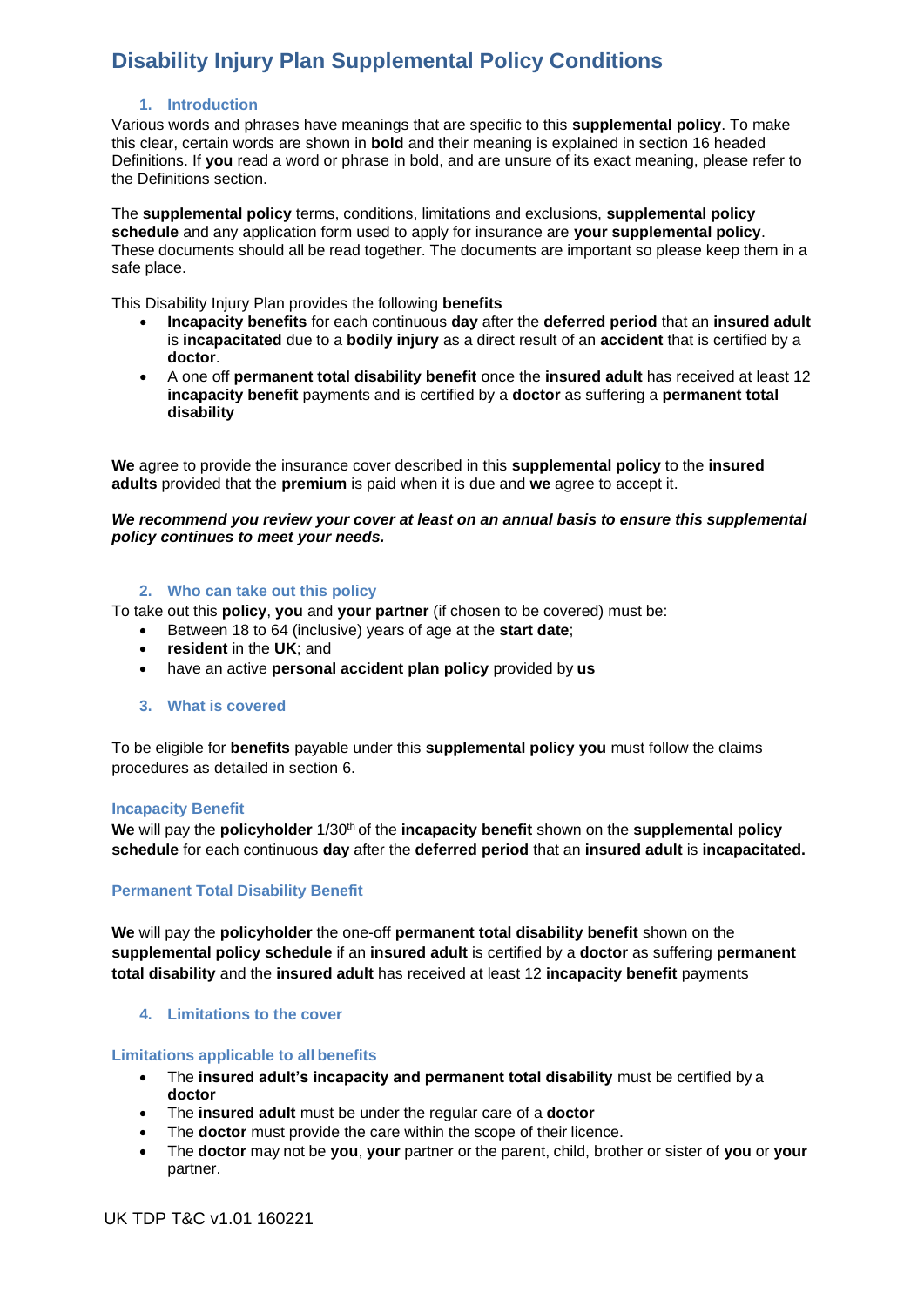- The level of **incapacity and permanent total disability benefits** payable will be that which applies at the date of the **accident**
- The overall maximum amount that can be claimed in respect of all **benefits** is £64,000 per **insured adult.**
- **benefits** paid by **us** under this **supplemental policy** may, in some circumstances, affect **your** entitlement to state benefits.

## **Incapacity Benefit**

- The **insured adult** must be **incapacitated** for the full **deferred period** or more to claim **incapacity benefits**.
- All **incapacity benefit** will be paid monthly in arrears and will continue for a maximum of 12 payments for each period of **incapacity**
- The maximum amount payable under this **supplemental policy** for **incapacity** is
	- o £4,800 for each period of **incapacity** resulting from a specific **bodilyinjury**
	- o £24,000 in total for **incapacity** over the life of the **supplementalpolicy**
- **We** will stop paying **incapacity benefits** under this **supplemental policy** for each periodof **incapacity** when the **insured adult**;
	- o has received the maximum of £4, 800 for each period of **incapacity** resulting from a specific **bodily injury;**
	- o Is no longer **incapacitated**;
	- o doesn't provide evidence of their continuing **incapacity**; or
	- o dies

A period of **incapacity** resulting from a specific **bodily injury** will be treated as a continuous period of **incapacity** if it occurs within 3 months of the end of the previous period of **incapacity** and no further **deferred period** will apply. Otherwise it will be treated as a new **incapacity** and a new **deferred period** will apply.

Any **incapacity** caused from a mental or nervous origin including stress, anxiety or depression will only be covered under the **supplemental policy** if certified by and under the continuing care of a consultant psychiatrist

Any **incapacity** caused by backache or related conditions will only be covered under the **supplemental policy** if there is supporting radiological evidence of an abnormality

## **Permanent Total Disability Benefit**

- The **permanent total disability benefit** will only be paid once the **insured adult** has received the maximum of £4,800 **incapacity benefits** for a period of **incapacity** resulting from a specific **bodily injury**
- The maximum **benefit** payable under this **supplemental policy** for **permanent total disability** is £40,000

## **Pre-existing Conditions**

**We** will only pay the **benefit** if the **incapacity** or **permanent total disability** is directly as a result of the **accident**. **Pre-existing conditions** will be taken into consideration in calculating the amount payable in the following cases:

- where the **pre-existing condition** is a physical or mental impairment and the **accident** increases the level of the physical or mental impairment; or
- the **pre-existing condition** is a contributing factor to the claim;

A medical assessment will be converted into a percentage and applied to the **supplemental policy benefit** payable. If the calculated percentage is less than 25% **we** will pay the full **benefit**. **We** will obtain the medical assessment from **your doctor**. If they are unable or unwilling to provide this assessment **we** will obtain an assessment from an independent **doctor**.

## **5. What is not covered**

**We** will not pay the **benefits** if the **incapacity** or **permanent total disability** is:

• due to any illness, disease or infection and the associated medical treatment, unless directly caused by an **accident**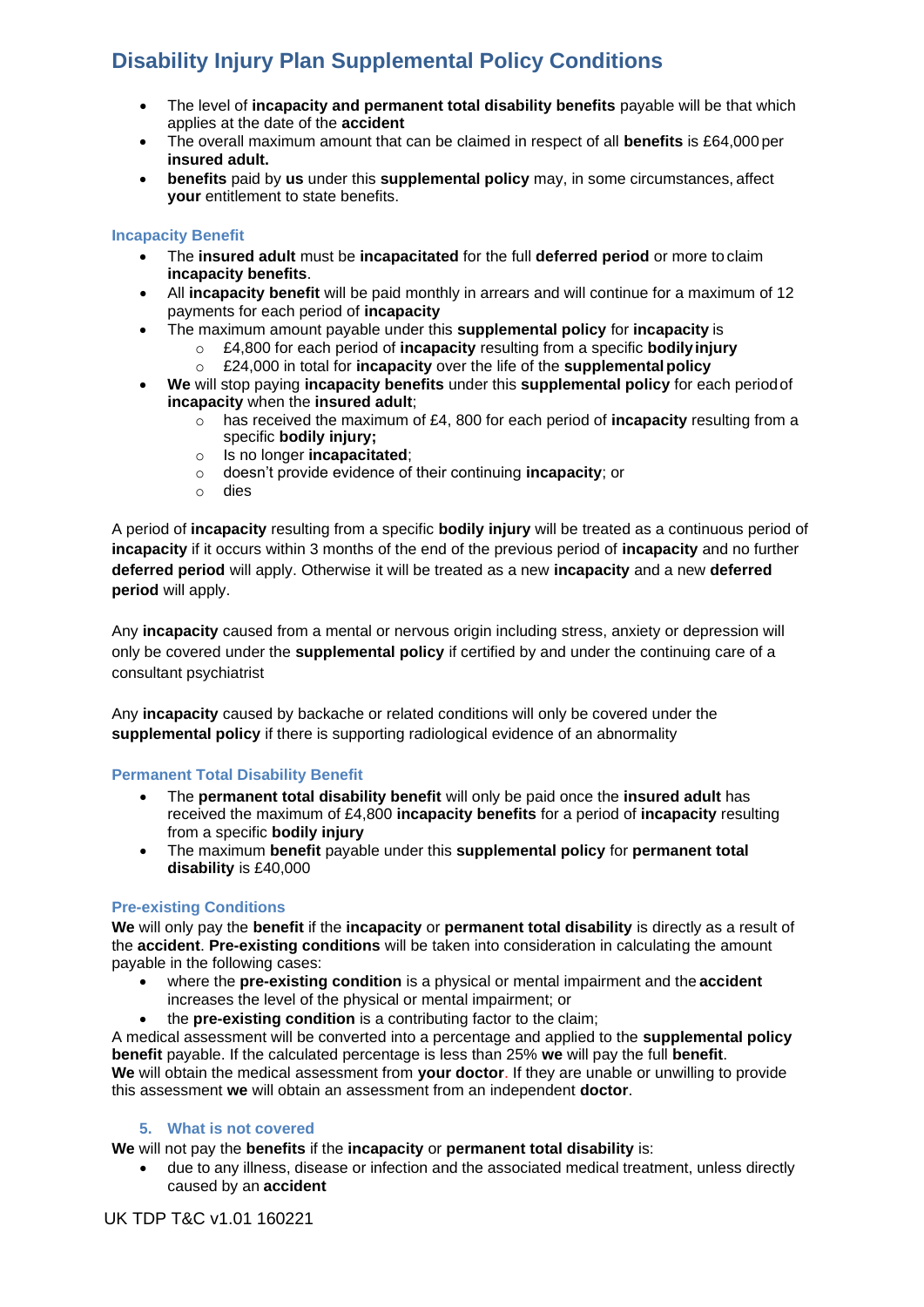- due to naturally occurring conditions, degenerative process or medical or mental disorder
- caused by suicide or a self-inflicted injury or any deliberate or reckless act or omission that is expected to cause serious injury or death whether of sound mind or not
- due to being under the influence of or being affected by, drugs or medication unless the drugs or medication have been taken in accordance with the manufacturer's instructions or in accordance with a registered medical practitioner's instructions
- due to driving or being in control of a vehicle whilst under the influence of, or affected by alcohol and/or with more alcohol in the blood/urine than is allowed in the country in which the **accident** occurs
- as a result of participating in, attempting or acting as an accessory to an unlawful act according to the law of the territory in which the **accident** occurs
- the result of war (whether declared or undeclared), invasion, military action or civil unrest, or occurs whilst on active armed forces service, training or operations
- the result of failing to seek or acting against medical advice
- due to pregnancy and/or its associated complications, childbirth or complications arising from childbirth

# **6. How to make a claim**

To make a claim under the **supplemental policy** please read this section carefully and follow the steps below. The person who is able to claim on **your supplemental policy** will normally be the **policyholder**, or the appropriate representative of the **policyholder**. Contact details can be found on **your supplemental policy schedule**.

# **6.1 Claims for Incapacity Benefits**

Step 1

- Check the terms and conditions of **your supplemental policy** including **your supplemental policy schedule** to see if the circumstances are covered for the **insured adult**. In particular please refer to sections 3, 4 and 5 and the definitions in section 16.
- Contact the Customer Service Centre and ask for a claim form.

Step 2

- Ask a **doctor** to assess the **incapacity** of the **insured adult** and complete the **doctors** statement section of the claim form
- Return the completed claim form. This must include any medical reports and/or certificates from the **doctor** and the **doctor's** statement to confirm the **incapacity** of the **insured adult**  and either:
	- (i) confirmation of the **insured adult's** absence from their **full time work** or **part time work** from the **insured adult's** employer; or
	- **(ii)** confirmation the **insured adult** satisfies the **activities of daily work** definition
- Please note that any claim relating to a mental or nervous origin including stress, anxiety or depression (including post natal depression) will need to be certified by and under the continuing care of a consultant psychiatrist
- Please note that any claim relating to backache or related conditions will need to be supported by radiological evidence of an abnormality

Step 3

- For the claim to continue after the first month and up to the maximum of 12 payments, **we** will need to receive confirmation from the **doctor** regarding the **insured adult's** ongoing **incapacity** and either:
	- (i) their Inability to carry out their **full time work** or **part time work**; or
	- (ii) they continue to satisfy the **activities of daily work** definition;

before **we** make any further **benefit** payments

- The **insured adult** may also have to provide **us** with any evidence **we** ask for in order to prove the claim continues to be valid
- **You** must continue to pay **your** monthly **premium** during your claim for **incapacity benefits**. **We** will increase each monthly **incapacity benefit** payment by the amount of **your** monthly **premium** during **your** claim
- **Incapacity** claim payments will be paid monthly in arrears on a date chosen by **us**. Where the **benefit** due is for less than 1 month **we** will calculate the **benefit** payable at a rate of 1/30<sup>th</sup> of the monthly **benefit** for each **day** of **benefit** due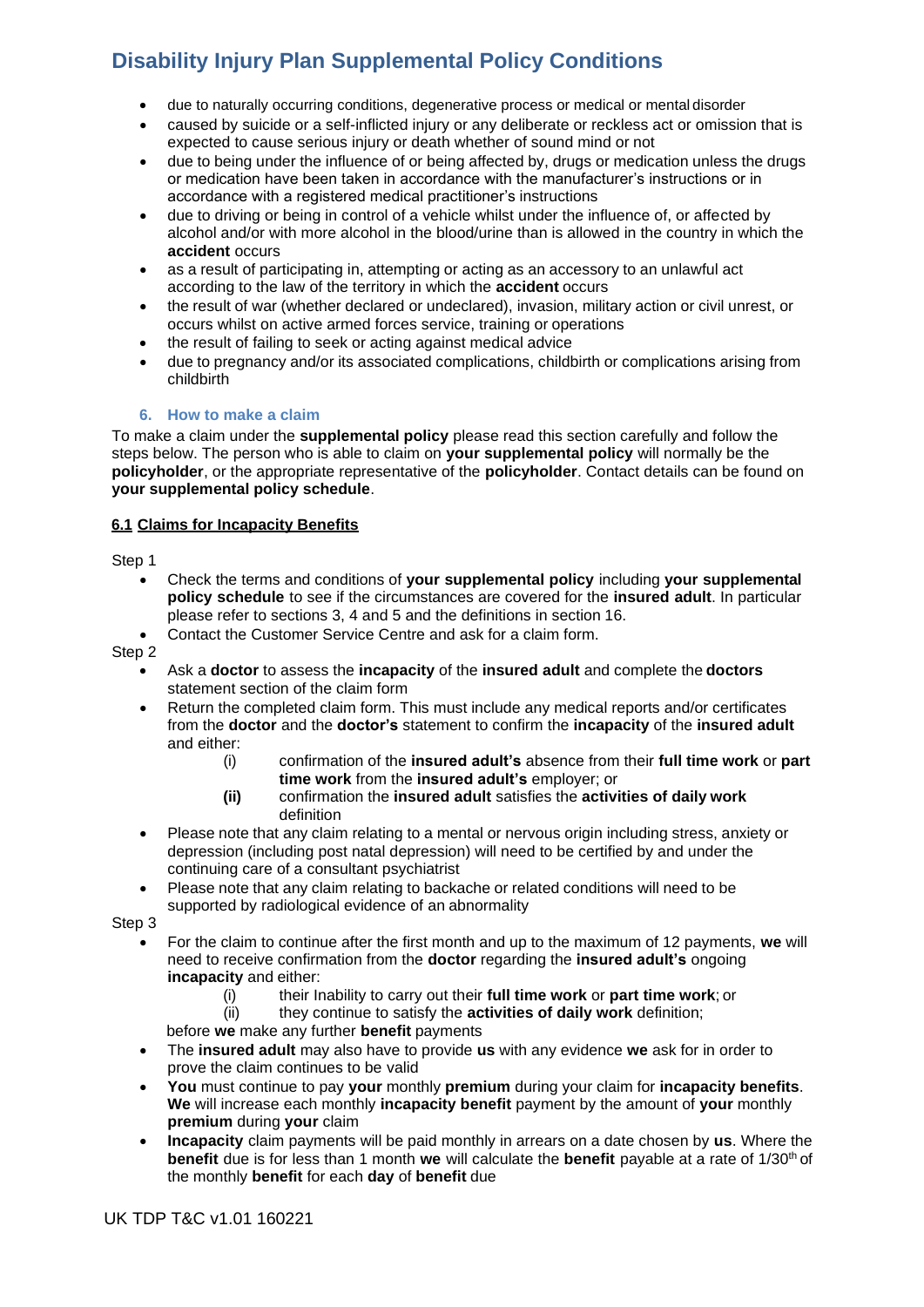## **6.2 Claims for Permanent Total Disability Benefits**

Step 1

- Check the terms and conditions of **your supplemental policy** including **your supplemental policy schedule** to see if the circumstances are covered for the **insured adult**. In particular please refer to sections 3, 4 and 5 and the definitions in section 16.
- The **insured adult** must have received the maximum of £4,800 **incapacity benefits** for a period of **incapacity** resulting from a specific **bodily injury** before making a claim for **permanent total disability benefits**
- Contact the Customer Service Centre and ask for a claim form.

Step 2

• Ask a **doctor** to assess the **incapacity** and certify that the **insured adult** has suffered **permanent total disability** and complete the **doctors** statement section of the claim form

## **6.3 Payment of Incapacity and Permanent Total Disability Claims**

- The person who is able to claim on **your supplemental policy** will normally be the **policyholder**, or the appropriate representative of the **policyholder**. Contact details can be found on **your supplemental policy schedule**.
- **We** will contact **you** about **our** decision on **your** claim and if **we** have accepted **your** claim **we** will pay the **benefit** to the **policyholder**, or the appropriate representative of the **policyholder**
- Once **we** agree to pay the claim **we** will pay any cash **benefits** promptly. No interest is payable by **us** on claim settlements

#### **7. When your cover starts**

Cover starts from the **start date**. Any change in cover starts from the **change date.** Both dates are shown on **your supplemental policy schedule**.

### **8. When your cover ends**

Cover under this **supplemental policy** automatically ends under the following circumstances, whichever occurs first:

- on **your** death;
- the renewal date after your 65<sup>th</sup> birthday;
- if the monthly **premium** is not paid when due;
- if the maximum **benefit** of £24,000 for **incapacity** has been paid to **you** under this **supplemental policy** as detailed in Section 4 Limitations to the cover;
- if the **permanent total disability benefit** of £40,000 has been paid to **you** under this **supplemental policy** as detailed in Section 4 Limitations to the cover;
- if the **supplemental policy** is cancelled by **you;**
- if the **supplemental policy** is cancelled by **us**;
- if your personal **accident plan** policy is cancelled by **you;**
- if your personal **accident plan policy** is cancelled by **us**; or
- **you** cease to be a **UK resident.**

If **your supplemental policy** includes cover for your **partner**, **your partner** will cease to be covered:

- when they no longer meet the description in section 16 headed Definitions;
- if the maximum **benefit** of £24,000 for **incapacity** has been paid to **your partner** underthis **supplemental policy** as detailed in Section 4 Limitations to the cover;
- if the **permanent total disability benefit** of £40,000 has been paid to **your partner** under this **supplemental policy** as detailed in Section 4 Limitations to the cover;
- on the renewal after their 65<sup>th</sup> birthday

## **9. Period of Insurance and Renewal**

**Your supplemental policy** is automatically renewed each complete calendar month after the **supplemental policy start date**, provided **you**

- pay the amount of **premiums** set out on the **supplemental policy schedule** (or at the rate in effect at the time of renewal following prior notification by **us**) by the due date; and
- continue to have an active personal **accident plan policy** with **us**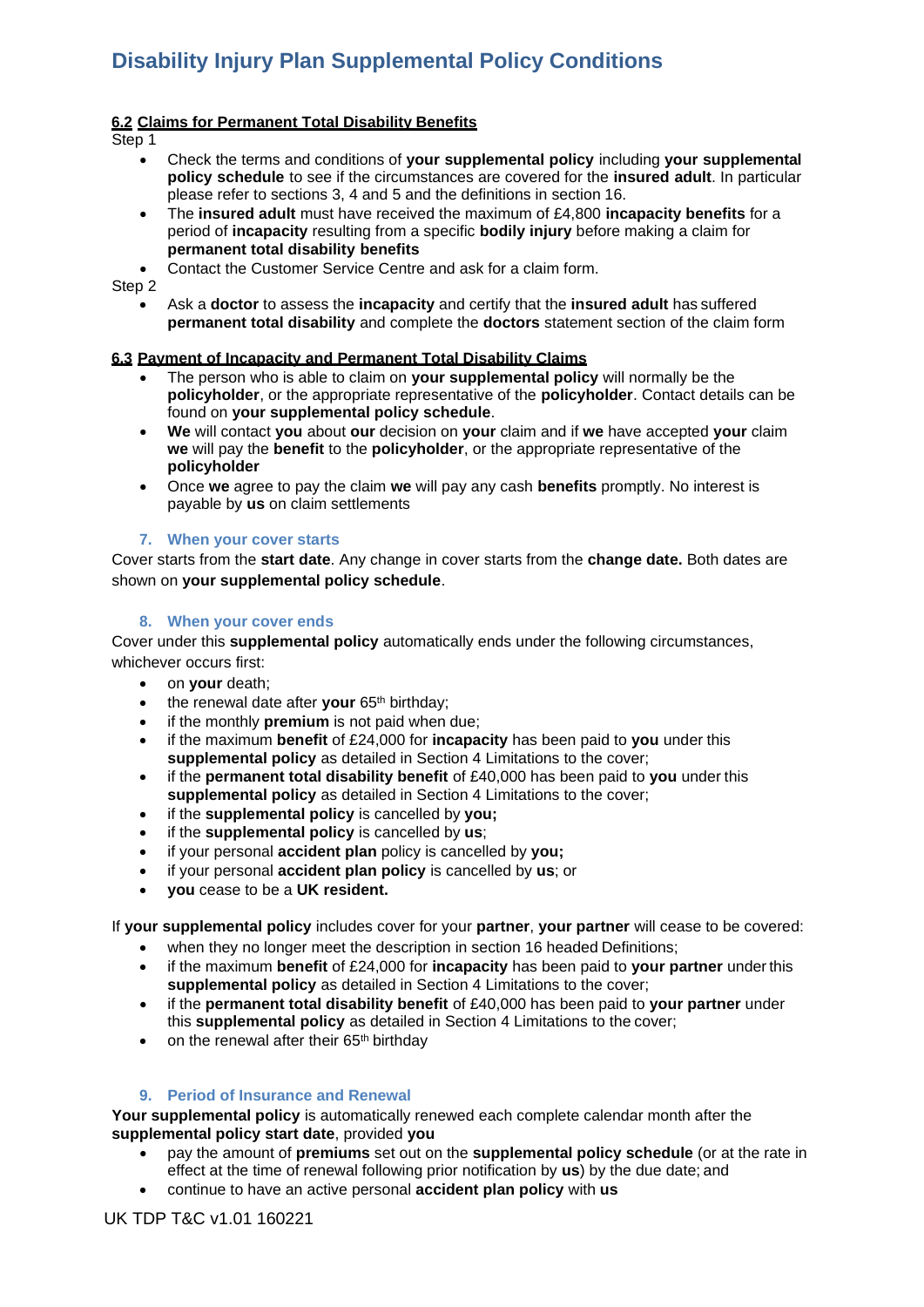If **you** do not pay the **premium** as detailed in section 10 below then **your supplemental policy** will not be renewed.

If you cancel your personal **accident plan** then your Disability Injury **supplemental policy** will not be renewed.

#### **10. Paying your premium**

The monthly **premium** for **your** cover is shown on **your supplemental policy schedule.** The **premium** includes taxes and surcharges that apply to **you** at the current rate.

**You** start paying for **your** cover on the **premium** due date shown on **your supplemental policy schedule**; after that **you** pay monthly on the same day each month.

The **premium due date** for your **supplemental policy** must be the same as the **premium due date** for your **personal accident plan policy** and **premium** must be paid using the same payment method

**You** must advise **us** as soon as reasonably possible of any change that means a **partner** is no longer eligible for cover on **your supplemental policy** so there is no overpayment of **premium**.

If **you** do not pay the **premium, you** have 30 days in which to pay it as long as you continue to meet the **supplemental policy** conditions. If it is not paid during that period, **your supplemental policy**  will not be renewed and will automatically be cancelled by **us**. If the **premium** is paid during the 30 day period, then cover will operate as if it had been paid on the due date.

**We** will reinstate **your supplemental policy** if **you** request **us** to and **you** pay the **premium** within 30 days after the **supplemental policy** has been cancelled by **us**. No insurance cover exists for claims occurring in the time period after the **supplemental policy** has been cancelled and before **we** receive **your** request for reinstatement of the **supplemental policy**.

**We** reserve the right to make changes to **your premium.**

If **we** have to change **your premium**, **we** will write to **you** at least 30 days in advance of the **premium** changing. If **you** are unhappy with any of the changes, **you** can exercise **your** right to cancel.

#### *Please note: There may be other charges payable by you to your payment provider. Please contact your payment provider direct if you have any queries regarding their charges.*

#### **11. When can you cancel**

**You** may cancel the **supplemental policy** at any time by contacting the Customer Service Centre whose details are shown on **your supplemental policy schedule**.

If **you** cancel at any other time no refund of any part of **your premium** will be made. **You** will continue to be covered by the **supplemental policy** up until the next **premium** due date. No further **premiums**  will then be due.

#### **12. When we can cancel**

**We** may cancel the **supplemental policy** at any time by giving **you** at least 30 days written notice to **your** last known address in order to give **you** the time or opportunity to arrange replacement cover should **you** so wish.

**We** will set out the reason for cancellation in **our** letter. Valid reasons include but are not limited to:

- non payment of a **premium;**
- where **you** are required, in accordance with the terms of this **supplemental policy** to cooperate with **us**, or send **us** information or documentation and **you** fail to do so in a way which materially affects **our** ability to process an alteration or to defend **our** interests. In this case, **we** may issue a cancellation letter and **we** will cancel **your supplemental policy** if **you**  fail to co-operate with **us** or provide the required information or documentation by the end of the 30 day cancellation period; or
- Where **we** reasonably suspect fraud.

# UK TDP T&C v1.01 160221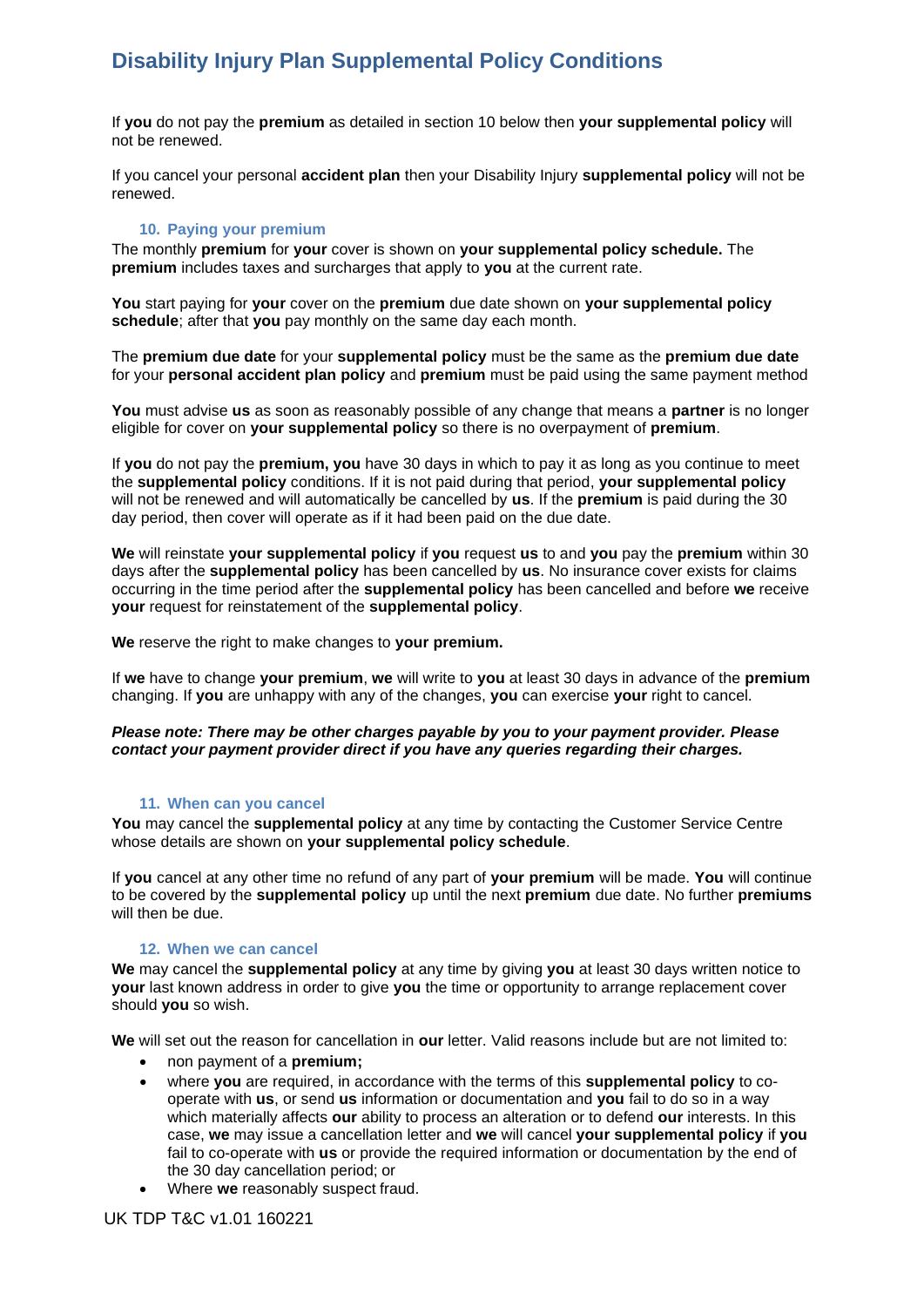**13. General Provisions**

#### *13.1 Review of Policy Conditions*

**We** may change the terms and conditions of **your supplemental policy,** including the amount of **your premium**, by giving **you** at least 30 days written notice in advance to **your** last known address. If the changes are acceptable to **you**, then this **supplemental policy** will continue. **You** will be able to cancel the **supplemental policy** if **you** do not accept the revised terms.

If **we** give **you** such notice **we** will explain the reason, for example:

- to respond to changes in the law;
- to meet regulatory requirements;
- to reflect new industry guidance and codes of practice that raise levels of consumer protection;
- to respond to changes in tax rates; or
- to reflect other legitimate cost or **benefit** increases or reductions associated with continuing to provide **you** with the services and **benefits** under **your supplemental policy**.

#### *13.2 Currency*

All cash **benefits** and **premiums** are payable in Pounds Sterling.

### *13.3 Changes to the name and address of the Policyholder*

**You** should inform **us** about any change to **your** address and / or name. **We** will continue to communicate with **you** and send notifications to **you** about **your supplemental policy** to the last known address and name **we** have for **you**. **We** will assume that any communication and / or notification about **your supplemental policy** that is sent to **your** last known address has been received by **you**.

### *13.4 Incorrect information and fraud*

**You** must take reasonable care to provide complete and accurate answers to questions **we** ask when **you** take out, make changes to or make a claim on **your supplemental policy**. If **you** are in doubt, please contact **us**.

If the information provided by **you** is not complete and accurate:

- **We** may cancel **your supplemental policy** and refuse to pay any claims;
- **We** may not pay the claim in full; or
- The extent of the cover may be affected.

In addition, if **you** or anyone insured under this **supplemental policy** commits or attempts to commit any fraud in relation to this **supplemental policy** or a claim, this **supplemental policy** will become invalid. In this case **you** and anyone insured under this **supplemental policy** will lose all rights to any cash **benefits** and to any return of **premiums you** have paid.

#### *13.5 Applicable law, language and jurisdiction*

This **supplemental policy** will be governed by English law, and both parties agree to submit to the courts of England and Wales to determine any dispute arising under or in connection with it, unless **you** are **resident** in Scotland, Northern Ireland, the Isle of Man or the Channel Islands, in which case the law applicable to that jurisdiction will apply and its courts will have exclusive jurisdiction, unless agreed to the contrary by both parties.

Unless otherwise agreed, the terms and conditions and other information relating to this **supplemental policy** will be in English.

#### *13.6 How the Financial Services Compensation Scheme (FSCS) operates*

**We** are covered by the Financial Services Compensation Scheme (FSCS) and **you** may be entitled to compensation from the scheme should **we** be unable to meet **our** liabilities to **you**. This depends on the type of business and the circumstances of the claim. Further information about compensation arrangements are available from the FSCS at [www.fscs.org.uk o](http://www.fscs.org.uk/)r by telephoning 0800 678 1100 or 020 7741 4100.

UK TDP T&C v1.01 160221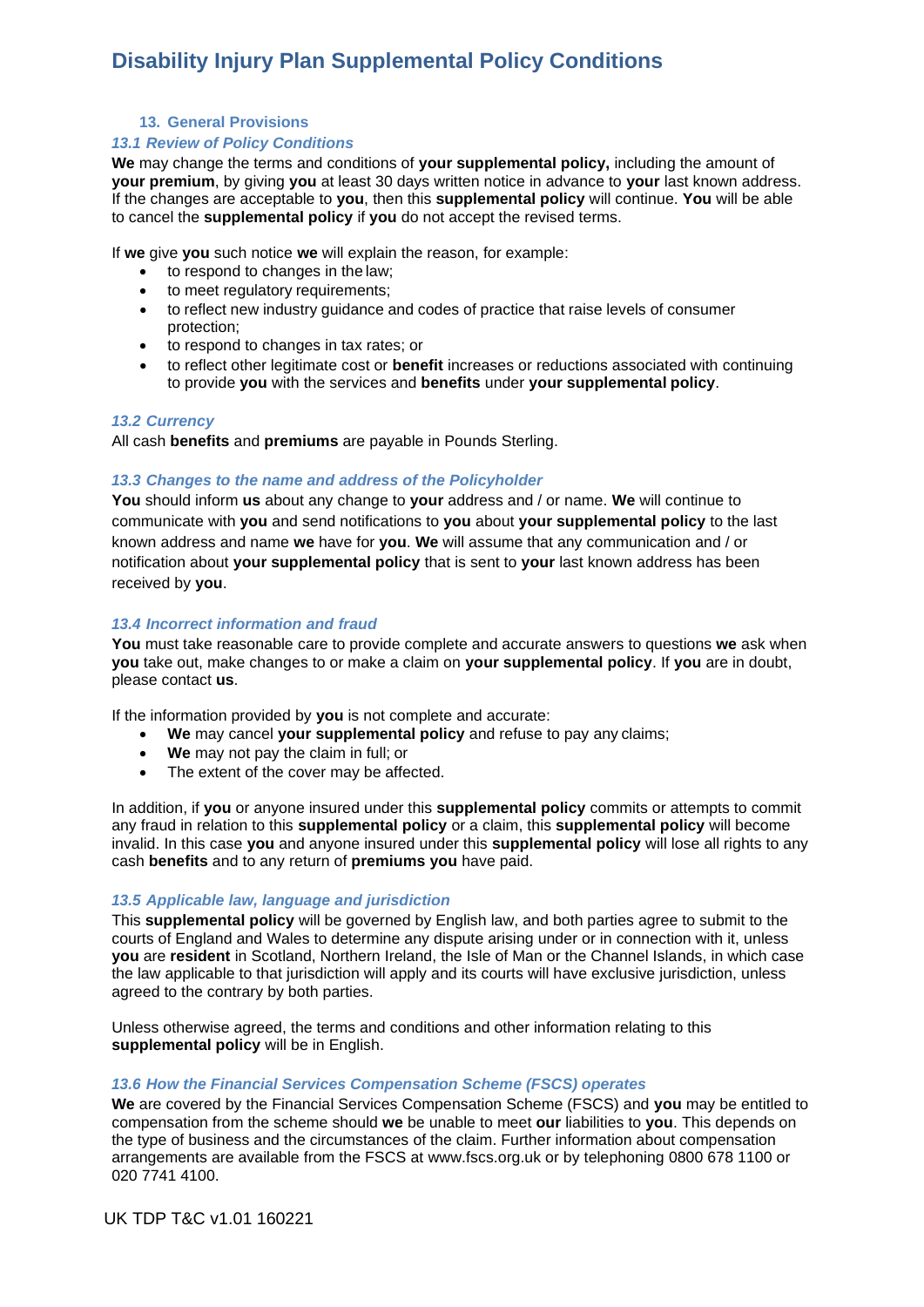#### *13.7Complaints*

**We** aim to provide a good service to **our** customers. However, there may be times when **you** do not feel satisfied with the service **you** have received. If this happens, please help **us** put things right by first contacting **our** Customer Service Centre, whose details are shown on **your supplemental policy schedule**.

**Our** written complaints procedure is available on request.

If, after following the above procedure, **you** consider that **your** complaint has still not been resolved adequately, **you** may be entitled to refer the matter to the Financial Ombudsman Service.

Address: Financial Ombudsman Service Exchange Tower, London E14 9SR.

Telephone: 0800 023 4567 (free from landlines) or 0300 123 9123 (charged at the same rate as 01 or 02 numbers on mobile phone tariffs)

Website: [www.financial-ombudsman.org.uk](http://www.financial-ombudsman.org.uk/)

#### *13.8 Supplemental Policy Duplication*

Please note that unless it is agreed between **us, you** will only be eligible for insurance cover under one **supplemental policy** at any one time.

#### **14. Who regulates us**

Stonebridge International Insurance Ltd. is an insurance company providing general insurance products. Our registered office is 14<sup>th</sup> Floor, 33 Cavendish Square, London, W1G 0PW and our company registration number is 3321734.

Authorised by the Prudential Regulation Authority and regulated by Financial Conduct Authority and Prudential Regulation Authority. **Our** Financial Services Register number is 203188. **You** can check this on the Financial Services Register by visiting the Financial Conduct Authority (FCA) website [www.fca.org.uk/register o](http://www.fca.org.uk/register)r by contacting the FCA on: 0800 1116768

#### **15. Data Protection**

 **We** are the data controller of any personal information given to **us** about **you** as the **policyholder** and other individuals listed on the **policy**, quote, or claim (as defined in the Data Protection Act 2018 and any successor regulation (DPA)). It is **your** responsibility to ensure that all named individuals listed on the policy are aware of who **we** are and how their information will be processed.

**Your** Personal Information will be used for the purpose of providing insurance services to decide if **we** can offer insurance to **you**; to administer **your** policy and to handle claims.

**We** retain the personal information for the period necessary to fulfil the purposes set out above and **we** may be required to keep this information after **your** policy has ended for legal, regulatory or tax purposes.

**We** are part of the Embignell Group and **we** may share **your** Personal Information with the Embignell group, reinsurers, business partners and agents to help administer the products and services and to keep **our** regulatory obligations. More information can be found in **our** Privacy Policy which can be viewed online at<http://embignell.com/privacy-policy>

Under Data Protection law, **you** have certain rights **we** need to make **you** aware of. The rights available to **you** depend on **our** reason for processing and retaining **your** information.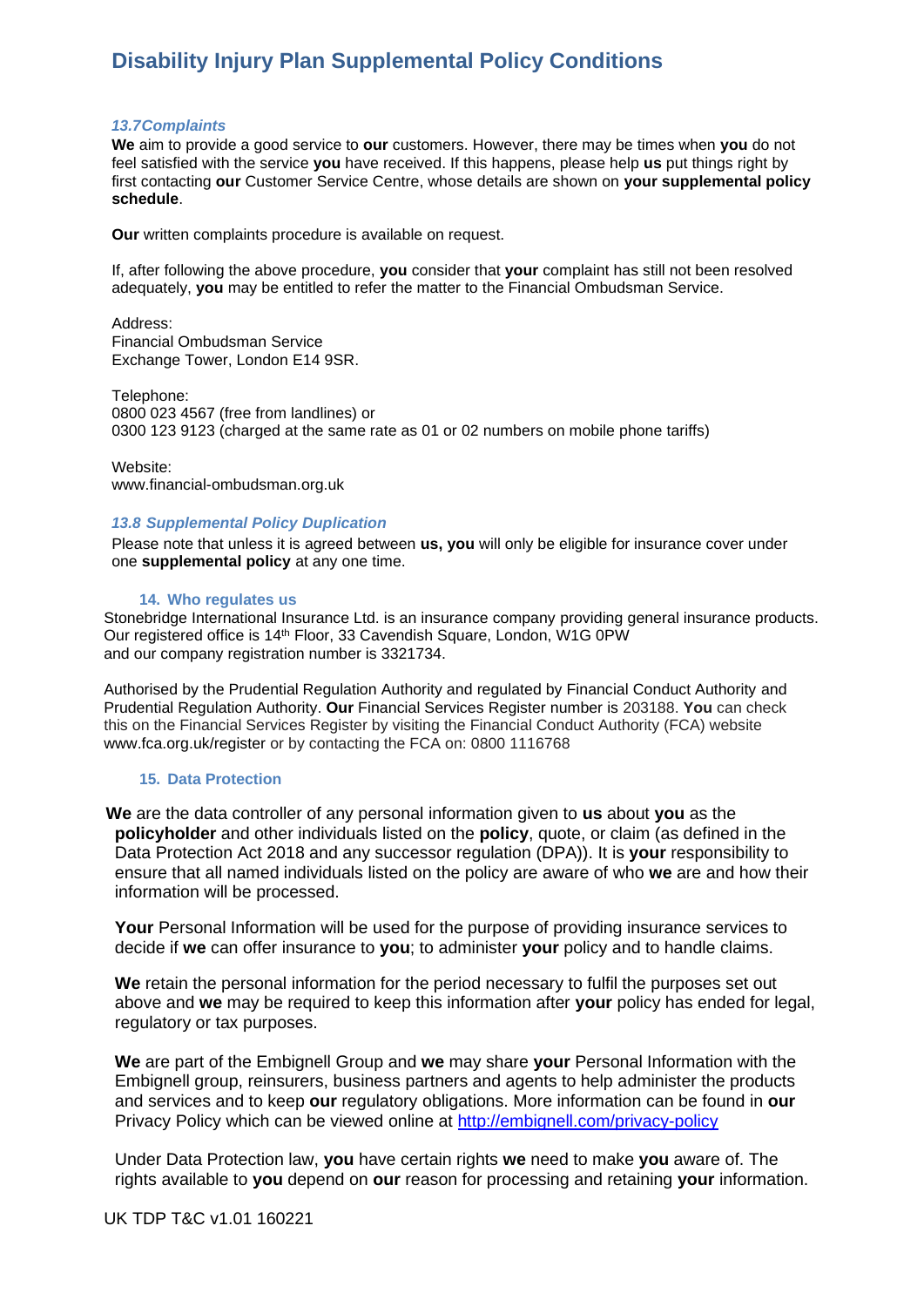**You** have the right to:

- access the personal information **we** hold about **you**, or anyone else on the policy
- correct personal information **you** think is inaccurate or to update information **you** think is incomplete
- have personal information deleted in certain circumstances
- restrict **us** processing personal information, under certain circumstances
- object to **us** processing personal information, under certain circumstances
- making a complaint

If **you** wish to exercise any of **your** rights or for any queries, we have a dedicated Data Protection Officer you can contact.

# Contact Details:

By email: dataprotection@embignell.com

By post: Data Protection Team, 39/51 Highgate Road, London NW5 1RT.

The information that **you** have requested will be provided in a suitable format to meet **your**  requirements.

The full Data Protection Notice can be viewed online [https://www.stonebridge](https://www.stonebridge-insurance.com/data-protection-policy/)[insurance.com/data-protection-policy/](https://www.stonebridge-insurance.com/data-protection-policy/) or you can request a copy by contacting the Customer Services Team.

## **16. Definitions**

Wherever the following words or expressions appear in **your supplemental policy**, they have the meaning given here:

**accident** means a sudden, unexpected and unfortunate event that occurs whilst the **supplemental policy** is in force and which results directly from external and violent means.

## **activities of daily work** are;

(a) the inability of an **insured adult** to perform three (3) or more of the following activities

- **walking** the ability to walk a distance of 200 metres on a level surface without stopping due to breathlessness, angina or severe discomfort, and without the assistance of another person but including the use of appropriate aids, for example a walking stick
- **climbing** the ability to walk up and down a flight of 12 stairs with the use of a handrail and taking a rest
- **bending** the ability to get into or out of a standard saloon car, or the ability to bend or kneel to pick up a teacup (or similar object) from the floor and straighten up again without the assistance of another person but including the use of appropriate aids.
- **communicating**  the ability to:
	- i. clearly hear (with a hearing aid or other aid if normally used) conversational speech in a quiet room, or
	- ii. understand simple messages, or
	- iii. speak with sufficient clarity to be clearly understood.
- **reading** having eyesight, even after correction by spectacles or contact lenses, sufficient to read a standard daily newspaper or to pass the standard eyesight test for driving. Failure for this activity would include being certified blind or partially sighted by a registered ophthalmologist.
- **dexterity** the physical ability to use hands and fingers, such as being able to communicate effectively using a pen, pencil or keyboard.
- **responsibility and independence**  the ability to independently make arrangements to see a doctor and take regular medication as prescribed by a medical practitioner, or similarly qualified medical doctor.
- **financial competence** the ability to recognise the transactional value of money and the handling of routine financial transactions such as paying bills or checking change when shopping.

or: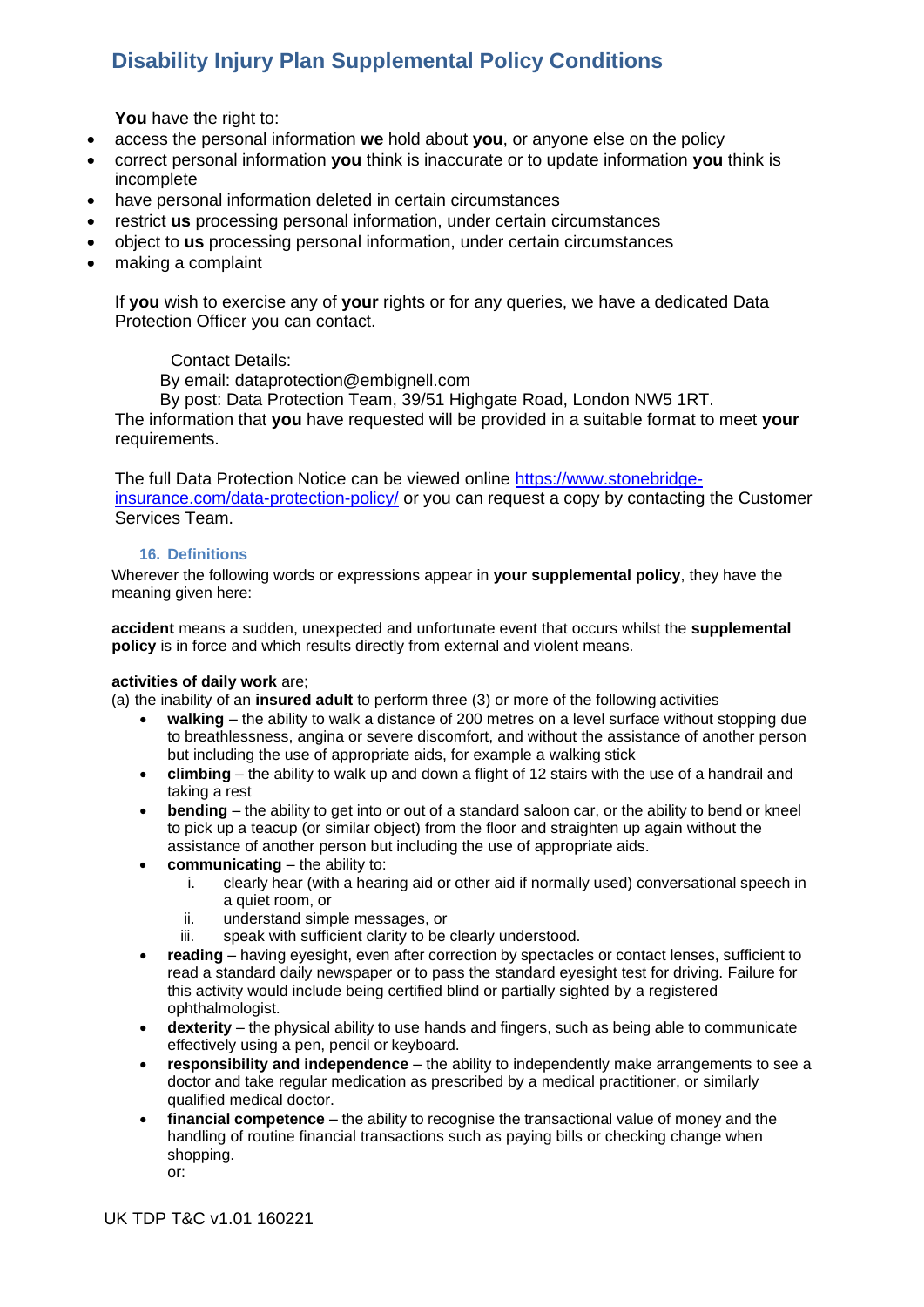(b) the **insured adult** has a brain injury (as confirmed by neurological investigation) which has affected their ability to reason and understand and has caused deterioration to an extent that they can no longer look after themselves without the need for continual supervision and assistance of another person;

**benefit** means the amount the **insured adult** is covered for on the **supplemental policy**. The cash **benefit**(s) are shown on the **supplemental policy schedule**.

**bodily injury** means physical injury to an **insured adult** directly caused by an **accident.**

**contractor** means working, receiving a salary or wages and paying income tax and National Insurance and;

- the contract having been renewed at least once in the last 12 months; or
- a continuous period of 24 months or more with the same employer; or
- having been previously **employed** but have been transferred to a fixed contract of employment with the same employer with no break in **full time work** or **part timework**

**day** means 24 consecutive hours.

**deferred period** means the 30 day period commencing on the first day of **incapacity** during which the **insured adult** must be continuously **incapacitated** before the **benefit** is paid

**doctor** means a medical practitioner who is duly licensed and legally qualified to diagnose and treat sickness and injuries.

**employed** means active, permanent **full time work** or **part time work** with no specified end date, being in receipt of a salary or wage with the employer deducting PAYE income tax and National Insurance as applicable in the **UK**

**full time work** means being **employed**, **self employed** or working as a **contractor** for more than 30 hours per week for a period of at least 6 months preceding any **incapacity**

**incapacity/incapacitated** means suffering a **bodily injury** as a direct result of an **accident** that;

- for an **insured adult** that is in **full time work** or **part time work** stops the **insuredadult** carrying out their **full time work** or **part time work**; or
- for an **insured adult** that is **not working**, results in the **insured adult** satisfying the **activities of daily work** definition

**insured adult** is the **policyholder** and the **partner** of the **policyholder,** if cover for **partner** has been selected and the appropriate **premium** has been paid.

**main residence** means the main address where a person lives and has been selected as their main address and is supported by official records.

**not working** means an **insured adult** who immediately before **incapacity** has either chosen to stay at home and who is not doing any other paid or unpaid work or is unemployed and therefore not in **full time work** or **part time work** for profit or reward.

**part time work** means being **employed**, **self employed** or working as a **contractor** for less than or equal to 30 hours per week for a period of at least 6 months preceding any **incapacity**

**partner** means the person aged between 18 and 64 at the **supplemental policy start date,** and whose **main residence** is the same as **yours**, is either married to **you**, has a civil partnership with **you,** or has been living with **you** as a couple at the same address for 12 consecutive months.

**permanent total disability** means the **insured adult** is **incapacitated**, they cannot gain work in any occupation for which they are suited by way of training, education or employment and the **incapacity**  will in all probability continue for the rest of their life.

**personal accident plan policy** means the original insurance policy held by **you** and provided by **us** that this Disability Injury Plan **supplemental policy** is attached to